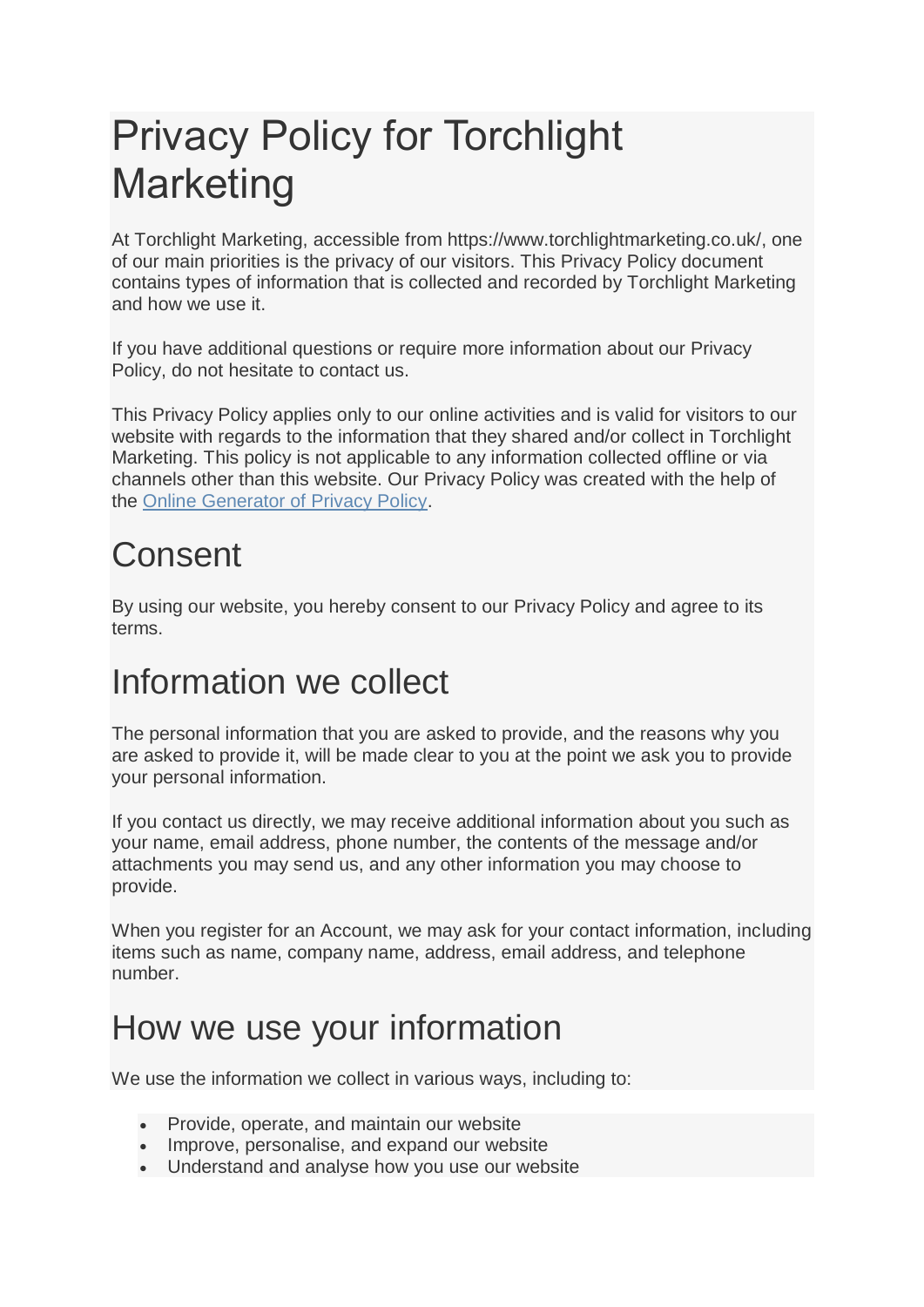- Develop new products, services, features, and functionality
- Communicate with you, either directly or through one of our partners, including for customer service, to provide you with updates and other information relating to the website, and for marketing and promotional purposes
- Send you emails
- Find and prevent fraud

## Log Files

Torchlight Marketing follows a standard procedure of using log files. These files log visitors when they visit websites. All hosting companies do this and a part of hosting services' analytics. The information collected by log files include internet protocol (IP) addresses, browser type, Internet Service Provider (ISP), date and time stamp, referring/exit pages, and possibly the number of clicks. These are not linked to any information that is personally identifiable. The purpose of the information is for analysing trends, administering the site, tracking users' movement on the website, and gathering demographic information.

#### Cookies and Web Beacons

Like any other website, Torchlight Marketing uses 'cookies'. These cookies are used to store information including visitors' preferences, and the pages on the website that the visitor accessed or visited. The information is used to optimize the users' experience by customizing our web page content based on visitors' browser type and/or other information.

For more general information on cookies, please read ["What Are Cookies" from](https://www.privacypolicyonline.com/what-are-cookies/)  [Cookie Consent.](https://www.privacypolicyonline.com/what-are-cookies/)

## Advertising Partners Privacy Policies

You may consult this list to find the Privacy Policy for each of the advertising partners of Torchlight Marketing.

Third-party ad servers or ad networks uses technologies like cookies, JavaScript, or Web Beacons that are used in their respective advertisements and links that appear on Torchlight Marketing, which are sent directly to users' browser. They automatically receive your IP address when this occurs. These technologies are used to measure the effectiveness of their advertising campaigns and/or to personalize the advertising content that you see on websites that you visit.

Note that Torchlight Marketing has no access to or control over these cookies that are used by third-party advertisers.

## Third Party Privacy Policies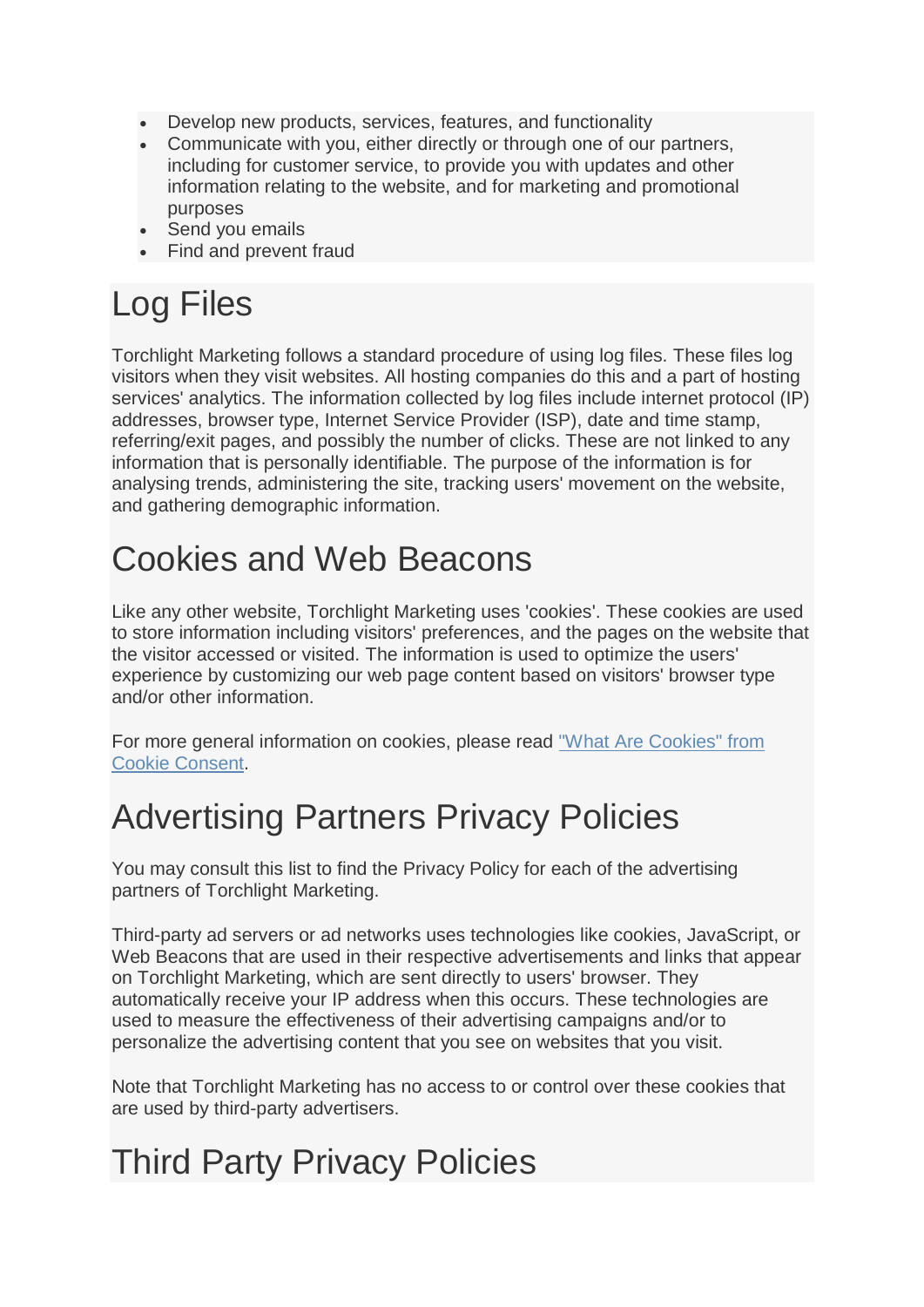Torchlight Marketing's Privacy Policy does not apply to other advertisers or websites. Thus, we are advising you to consult the respective Privacy Policies of these thirdparty ad servers for more detailed information. It may include their practices and instructions about how to opt-out of certain options.

You can choose to disable cookies through your individual browser options. To know more detailed information about cookie management with specific web browsers, it can be found at the browsers' respective websites.

### CCPA Privacy Rights (Do Not Sell My Personal Information)

Under the CCPA, among other rights, California consumers have the right to:

Request that a business that collects a consumer's personal data disclose the categories and specific pieces of personal data that a business has collected about consumers.

Request that a business delete any personal data about the consumer that a business has collected.

Request that a business that sells a consumer's personal data, not sell the consumer's personal data.

If you make a request, we have one month to respond to you. If you would like to exercise any of these rights, please contact us.

## GDPR Data Protection Rights

We would like to make sure you are fully aware of all of your data protection rights. Every user is entitled to the following:

The right to access – You have the right to request copies of your personal data. We may charge you a small fee for this service.

The right to rectification – You have the right to request that we correct any information you believe is inaccurate. You also have the right to request that we complete the information you believe is incomplete.

The right to erasure – You have the right to request that we erase your personal data, under certain conditions.

The right to restrict processing – You have the right to request that we restrict the processing of your personal data, under certain conditions.